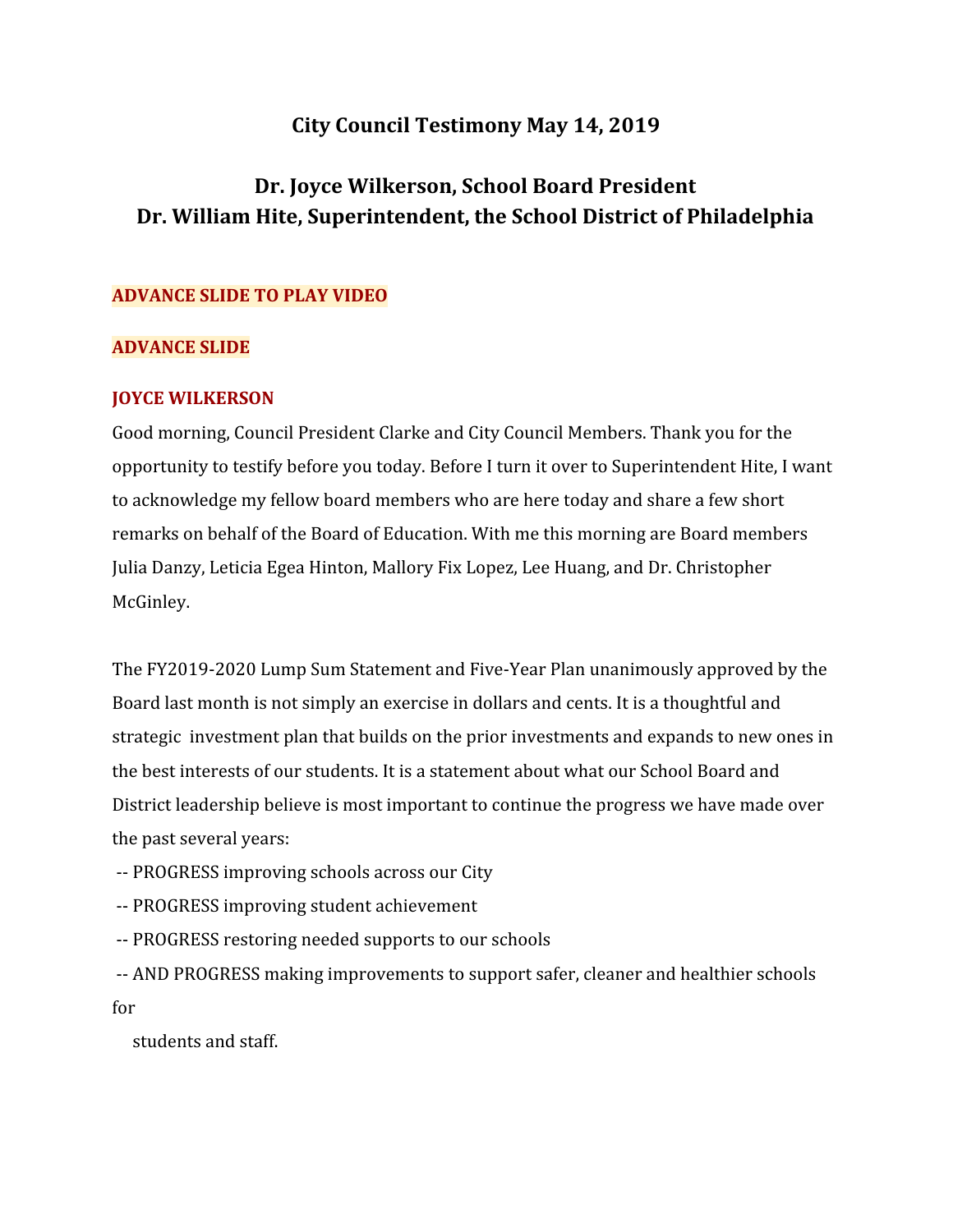As the video highlights, our investment plan IS WORKING. While we can ALL take pride in this shared accomplishment, we must also acknowledge that there is much more work to do to provide all students with the educational supports and opportunities they need to thrive. I thank this City Council for helping to bring much-needed resources to our schools, and ask each of you for your continued support of our investment strategy. Our students deserve nothing less.

At this time, I yield to Superintendent Hite for his testimony.

# **ADVANCE SLIDE**

#### **DR. HITE**

Thank you Board President Wilkerson. Good morning, President Clarke and City Council Members. I appreciate the opportunity to testify before you today.

Yesterday, I was in Harrisburg with my urban superintendent colleagues from across the state advocating for the many needs of our public schools. I talked about how Pennsylvania's urban school districts are responsible for educating 1 of every 7 children in our public schools. And as the largest School District in the State and one of the largest in the country, we must lead the way in graduating students today with the skills, knowledge and experiences they need to be the workers, business owners, leaders and entrepreneurs of tomorrow.

As you saw in the video and as Board President Wilkinson stated, we are making steady progress. We have set clear goals, prioritized investments to support these goals and are now seeing the positive outcomes of our efforts.

Early literacy is one of our anchor goals and an area for targeted investment because reading is the foundation for all learning. Students who are not skilled readers by fourth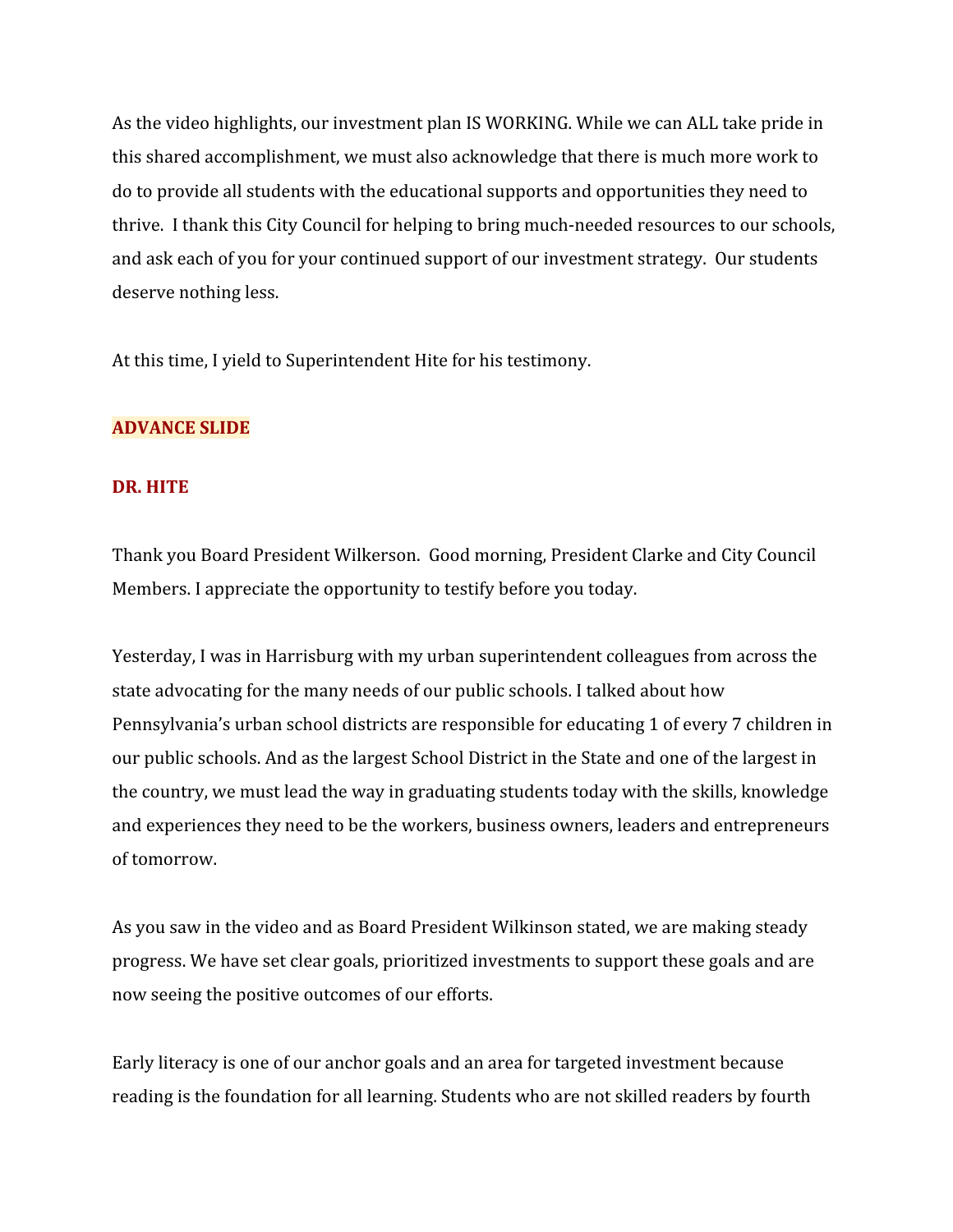grade are less likely to succeed. Since 2014, we have provided training for kindergarten through third grade teachers, made reading a 2-hour part of every early grade schedule, provided onsite early literacy coaches in every school, created leveled-libraries in every K-3 classroom, and modernized 223 early literacy classrooms in 19 schools with updated technology and furniture.

To share a first-hand perspective on how these investments are making a difference for teachers and students, I introduce Asmeret Easley, an Early Literacy Lead at Overbrook Educational Center.

# **ADVANCE SLIDE**

# **Asmeret Easley gives her testimony**

Thank you, Asmeret. What Asmeret has described is happening in K-3 literacy classrooms in every school across our District. And it's paying off. Since 2015, the percent of eight year olds reading on or above grade level has increased three percentage points and the number of third graders scoring at the lowest level on the PSSA assessments has decreased by six percentage points. Our students' three-year academic growth rates in literacy are up across every tested grade level and are outpacing the state average in nearly all tested grade levels.

Our FY2019-2020 Investment Plan builds on this success by expanding our K-3 early literacy model to grades four and five. We know what investment in early literacy achieves and they are investments we must be willing to make.

Ensuring every graduate is ready for a college or a career is another core area of investment. So far, basic investments to restore more than 1,700 teachers and support staff positions in schools, provide more advanced placement and dual enrollment opportunities for students, ensure counselors and nurses support every school, and add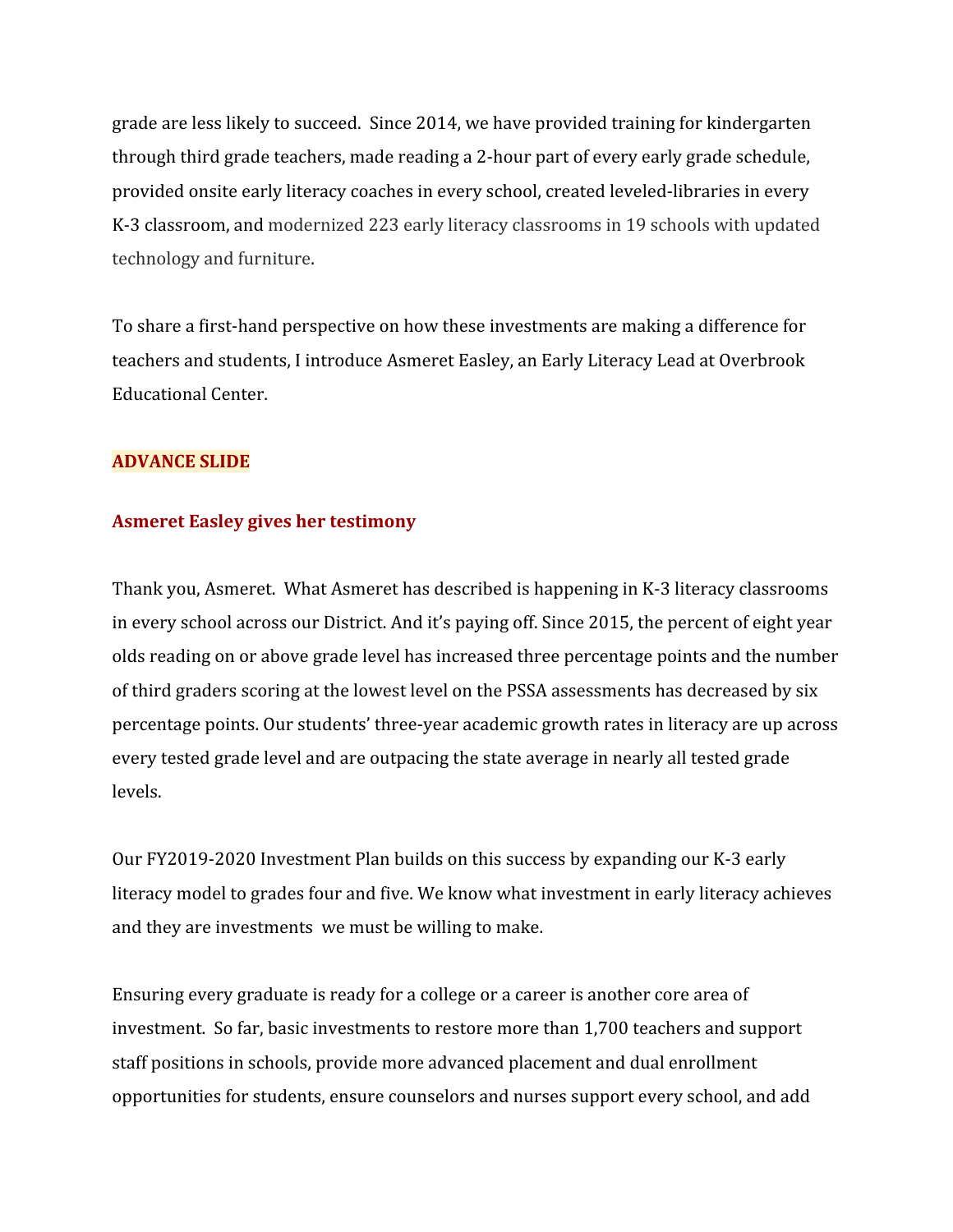more CTE programs in high schools have already helped to increase our high-school graduation rate for three years in a row -- from 74% in 2014 to 79% in 2018.

To share how SDP's investments have made a difference in her high school experience, I introduce Doha Ibrahim, a junior at Abraham Lincoln High School..

# **ADVANCE SLIDE**

#### **Doha gives her testimony**

Thank you Doha. You are a shining example of the possibility for EVERY student we serve. But we know that realizing that possibility for EVERY student means we must do more to support the needs of all of our diverse learners.

That's why our recommended budget includes 30 additional teachers for English Language Learners, more dual enrollment course offerings, 10 new college-and career-readiness coordinators, increased supports for students with disabilities and students off-track for graduation, and more behavioral health staff, counselors and nurses.

A final topic I want to talk about is our facilities.

The aged condition of our schools is not new nor is it a surprise. Half of our buildings are over 70 years old, with some more than 120 years old. An assessment by expert engineers and architects valued the needed updates and replacements across our school buildings at \$4.5 billion.

However, we should not dwell on the magnitude of that estimate. What is most important is that we reflect on what we have been able to do with our existing resources and determine how best to provide reasonable, sustainable annual funding that will finally resolve critical operational and environmental issues in our school buildings.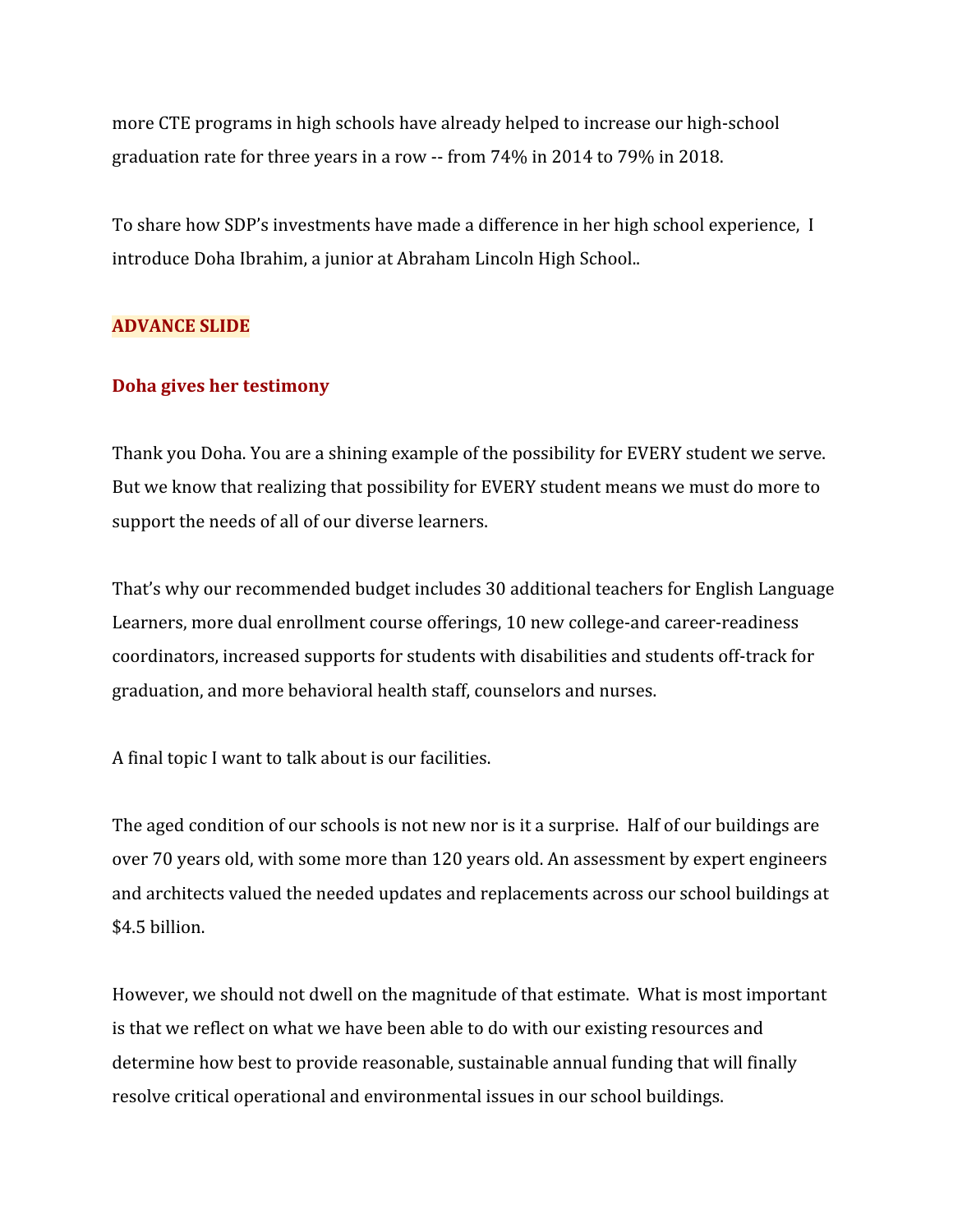Since 2014, our Operations Division has been making steady progress to support safer, cleaner and healthier learning environments for students. This includes:

- \$395 million to renovate classrooms and modernize basic building infrastructure
- nearly \$1 million in asbestos abatement
- 32 high-priority elementary schools will be made lead safe by the first day of school this fall and an additional 80 elementary schools will be assessed and stabilized for lead hazards this summer.
- 112 new cleaning positions and more rigorous cleaning standards that are monitored daily
- 882 state-of-the-art hydration stations installed across all schools
- humidity sensors in 31 targeted schools to monitor and proactively prevent mold

We'll also be expanding next year, at up to twenty schools, our guaranteed energy savings projects to reduce utilities expenses and promote renewable energy sources.

These investments -- from both our operating and capital budgets -- are valued at over \$450M.

While we are fully committed to these efforts, there is much more we could do with additional resources to build on our momentum and put many of our fundamental, high-risk building challenges in the rear view mirror.

- For \$75 million, we can completely repaint and make all of our schools "Lead Safe" over the next five years.
- An additional \$40 million would allow us to remove the risk of harmful asbestos over the next four years.
- \$140 million of new resources is required to make the electrical upgrades needed to support classroom technology and add air conditioners in over 2,000 classrooms